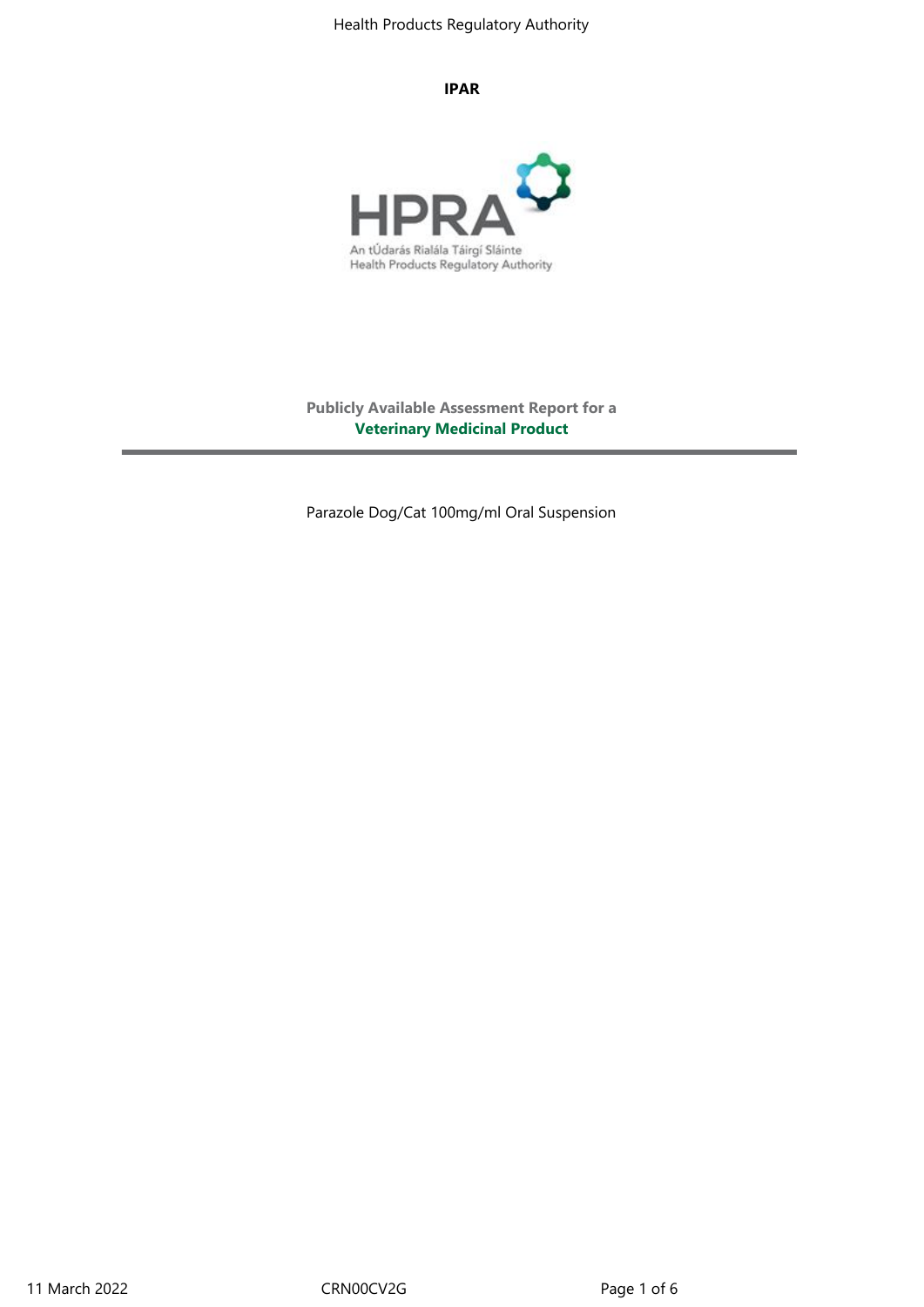### **PRODUCT SUMMARY**

| EU Procedure number                    | IE/V/0376/001/DC                                            |
|----------------------------------------|-------------------------------------------------------------|
| Name, strength and pharmaceutical form | Parazole Dog/Cat 100 mg/ml Oral Suspension                  |
| Active substance(s)                    | Fenbendazole                                                |
| Applicant                              | Foran Healthcare Limited,                                   |
|                                        | Red Mills, Goresbridge,                                     |
|                                        | Kilkenny,                                                   |
|                                        | R95 EKH4,                                                   |
|                                        | Ireland                                                     |
| Legal basis of application             | Application in accordance with Article 13.1 of Directive    |
|                                        | 2001/82/EC                                                  |
| Date of Authorisation                  | Day 210: 04/07/2018                                         |
| Target species                         | Dogs and cats                                               |
| Indication for use                     | A broad spectrum anthelmintic for the treatment of domestic |
|                                        | dogs and cats infected with immature and mature stages of   |
|                                        | nematodes of the gastrointestinal and respiratory tracts.   |
|                                        | Effective against immature and mature ascarids, hookworms   |
|                                        | and tapeworms. Also kills roundworm eggs.                   |
| ATCvet code                            | ATC vet code: QP52AC13                                      |
| <b>Concerned Member States</b>         | UK(NI)                                                      |

### **PUBLIC ASSESSMENT REPORT**

The public assessment report reflects the scientific conclusion reached by the HPRA at the end of the evaluation process and provides a summary of the grounds for approval of the marketing authorisation for the specific veterinary medicinal product. It is made available by the HPRA for information to the public, after the deletion of commercially confidential information. The legal basis for its creation and availability is contained in Article 25.4 of EC Directive 2001/82/EC as amended by Directive 2004/28/EC for veterinary medicinal products. It is a concise document which highlights the main parts of the documentation submitted by the applicant and the scientific evaluation carried out by the HPRA leading to the approval of the product for marketing in Ireland.

The Summary of Product Characteristics (SPC) for this product is available on the HPRA's website.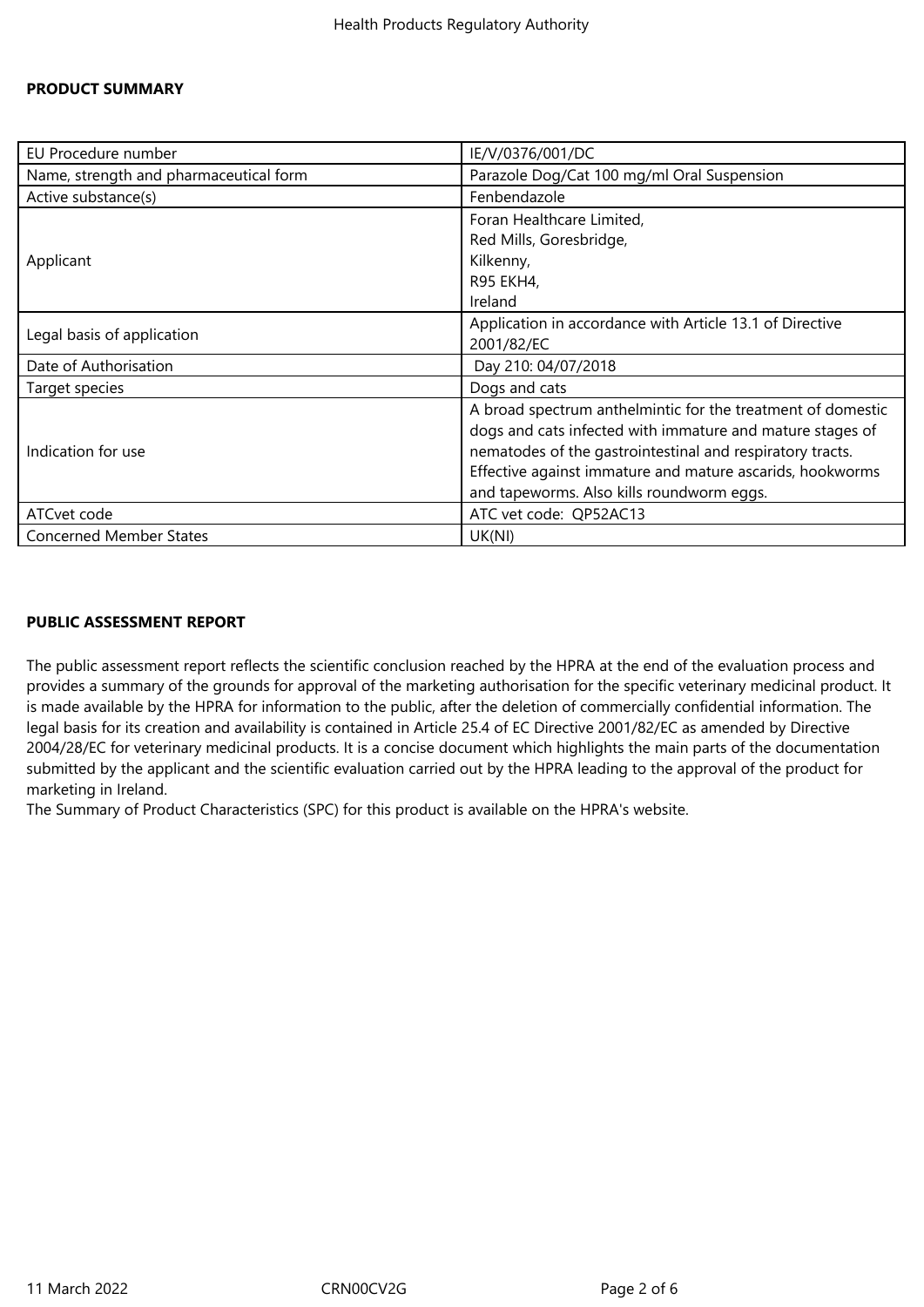## **I. SCIENTIFIC OVERVIEW**

The product is produced and controlled using validated methods and tests, which ensure the consistency of the product released on the market.

It has been shown that the product can be safely used in the target species.

The product is safe for the user and for the environment when used as recommended. Suitable warnings and precautions are indicated in the SPC.

The efficacy of the product was demonstrated according to the claims made in the SPC.

The overall benefit/risk analysis is in favour of granting a marketing authorisation.

## **II. QUALITY ASPECTS**

### *A. Qualitative and Quantitative Particulars*

The product contains 100 mg/ml fenbendazole and the excipients propylene glycol, methyl parahydroxybenzoate (E218), polysorbate 80, xanthan gum, simethicone emulsion and purified water.

The container/closure system is a white, high density polyethylene bottle of 100 ml size with tamper evident child resistant closure. Each 100 ml bottle is packed in a cardboard box and is supplied with a 12 ml polyethylene measuring syringe and a low density polyethylene syringe adaptor luer.

The product is an established pharmaceutical form and its development is adequately described in accordance with the relevant European guidelines.

### *B. Method of Preparation of the Product*

The product is manufactured fully in accordance with the principles of good manufacturing practice at a licensed manufacturing site.

Process validation data for the manufacturing process has been presented in accordance with the relevant European guidelines.

### *C. Control of Starting Materials*

The active substance is fenbendazole, an established active substance in the European Pharmacopoeia. The active substance is manufactured in accordance with the principles of good manufacturing practice.

The active substance specification is considered adequate to control the quality of the material. Batch analytical data demonstrating compliance with this specification has been provided.

*Specific Measures concerning the Prevention of the Transmission of Animal Spongiform Encephalopathies* There are no substances within the scope of the TSE Guideline present or used in the manufacture of this product.

### *D. Control on Intermediate Products*

Not applicable.

### *E. Control Tests on the Finished Product*

The finished product specification controls the relevant parameters for the pharmaceutical form. The tests in the specification, and their limits, have been justified and are considered appropriate to adequately control the quality of the product. Satisfactory validation data for the analytical methods has been provided.

Batch analytical data from the proposed production site has been provided demonstrating compliance with the specification.

### *F. Stability*

Stability data on the active substance has been provided in accordance with applicable European guidelines, demonstrating the stability of the active substance when stored under the approved conditions.

Stability data on the finished product has been provided in accordance with applicable European guidelines, demonstrating the stability of the product throughout its shelf life when stored under the approved conditions.

### *G. Other Information*

Not applicable.

### **III. SAFETY ASSESSMENT**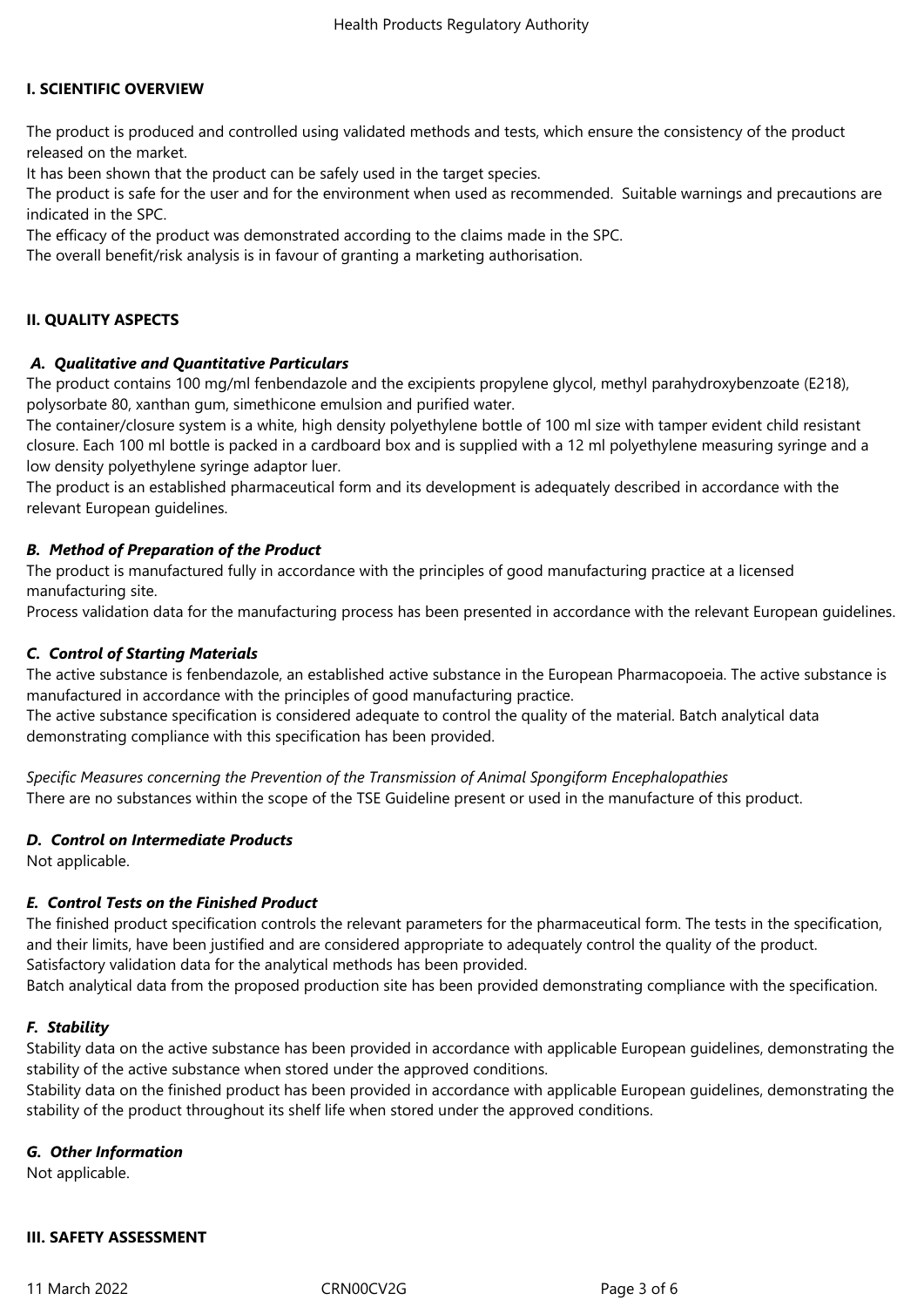### Health Products Regulatory Authority

The application is for an oral suspension containing fenbendazole as active substance, for use in dogs and cats. This application is submitted by Foran Healthcare Limited. The legal basis for the application is in accordance with paragraph 1 of Article 13 of Directive 2001/82/EC, as amended (that is, a generic application). The reference veterinary medicinal product cited is Parazole 10% w/v Oral Suspension (VPA 10484/021/001) which was first authorised on 01/10/1997.

The product is a broad-spectrum anthelmintic for the treatment of domestic dogs and cats infected with immature and mature stages of nematodes of the gastrointestinal and respiratory tracts.

The product is effective against immature and mature ascarids, hookworms and tapeworms. Also kills roundworm eggs. The MAH is the same as that of the reference product Parazole 10 % w/v Oral Suspension. The candidate and reference products are manufactured according to identical processes in the same facilities. Consequently, it can be accepted that the candidate formulation is identical to that of the reference product.

The omission of *in-vivo* bioequivalence data was accepted based upon satisfactory demonstration of essential similarity between the generic and reference product formulations.

As this is a generic application according to paragraph 1 of Article 13 of Directive 2001/82/EC and bioequivalence with a reference product has been accepted, results of safety tests are not required.

The safety aspects of this product are considered to be the same as for the reference product.

Warnings and precautions as listed on the product literature are in line with those of the reference product and other similar products that have been recently authorised and are considered adequate to ensure safety of the product for users and the environment.

# *III.A Safety Testing*

## *Pharmacological Studies*

As this is an application for a generic product in accordance with paragraph 1 of Article 13 of Directive 2001/82/EC and bioequivalence with the reference product has been accepted, no pharmacological study data was required. The pharmacokinetic and pharmacodynamic characteristics of the product are not expected to differ to those of the reference product.

## *Toxicological Studies*

As this is an application for a generic product in accordance with paragraph 1 of Article 13 of Directive 2001/82/EC and bioequivalence with the reference product has been accepted, no toxicological study data was required. The toxicological profile of the product is not expected to differ to that of the reference product.

## *User Safety*

No user safety assessment was provided. Based upon satisfactory demonstration of essential similarity between the generic and reference product formulations, it was accepted that no difference in terms of safety for the user is anticipated between generic and reference products. Further, the product is intended to be administered to the same target species, using the same route of administration at the same dose rate as already approved for the reference product.

Warnings and precautions as listed on the product literature are considered adequate to ensure safety to users of the product. It was concluded that the product will not present an unacceptable risk for the user when handled, used, stored and disposed of in accordance with the recommendations included in the SPC.

## *Environmental Risk Assessment*

An environmental risk assessment was provided *Phase I*

The environmental risk assessment can stop in Phase I and no Phase II assessment is required because the product is only intended for administration to non-food producing animals.

It was concluded that the product will not present an unacceptable risk for the environment when handled, used, stored and disposed of in accordance with the recommendations included in the SPC.

### *III.B Residues Documentation*

Not applicable as the product is only intended for use in non-food producing animals.

## **IV. CLINICAL ASSESSMENT**

As this is a generic application according to paragraph 1 of Article 13 of Directive 2001/82/EC and bioequivalence with a reference product has been accepted, efficacy studies are not required. The efficacy claims for this product are equivalent to those of the reference product.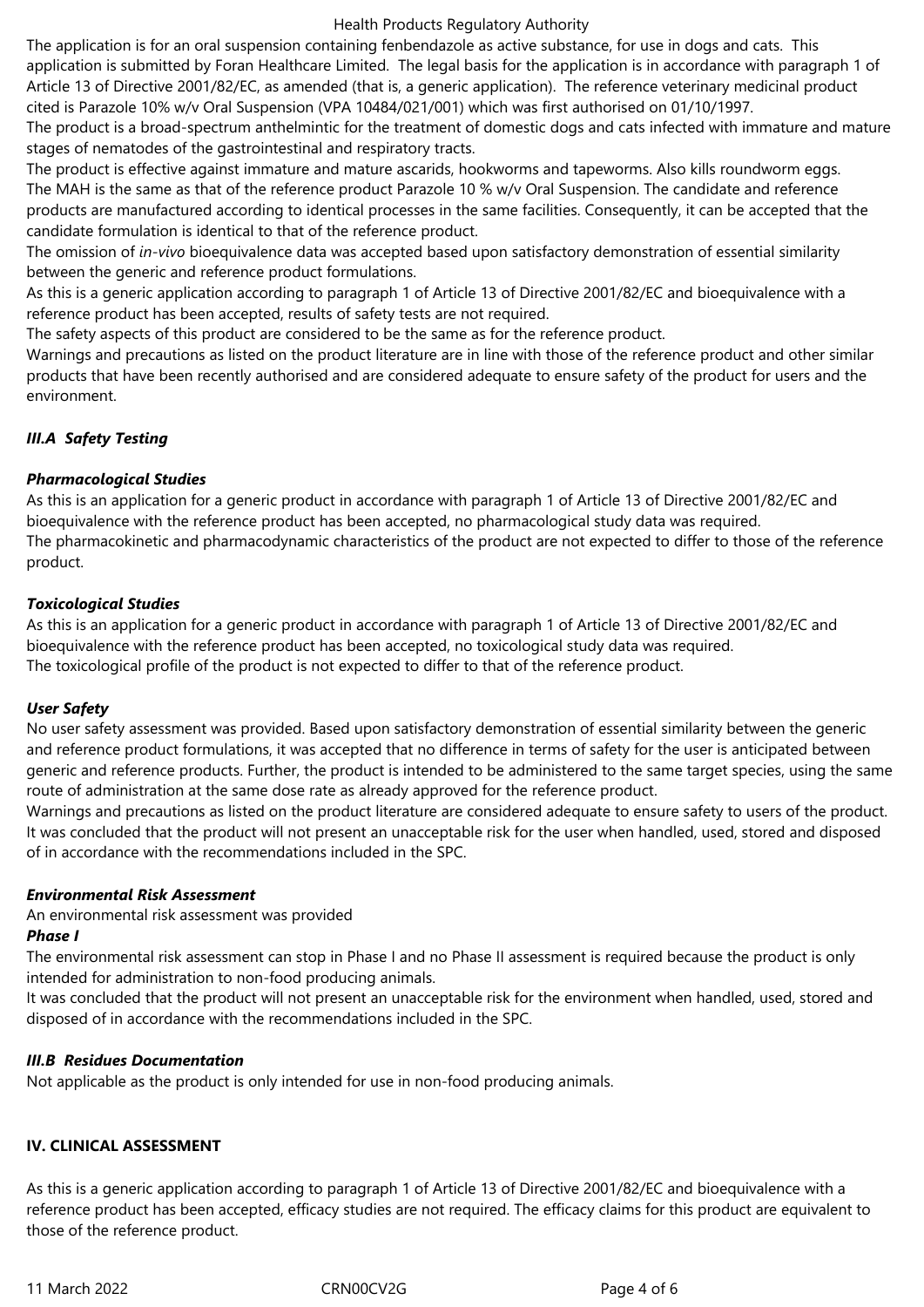## *IV.A Pre-Clinical Studies*

### *Tolerance in the Target Species of Animals*

As this is an application for a generic product in accordance with paragraph 1 of Article 13 of Directive 2001/82/EC and bioequivalence with the reference product has been accepted, no target animal tolerance study data was required. Tolerance in the target animal is not expected to differ between the generic and reference products. Suitable warnings have been included in the SPC to ensure the safe use of the product in the target species.

### *Field Trials*

As this is an application for a generic product in accordance with paragraph 1 of Article 13 of Directive 2001/82/EC and bioequivalence with the reference product has been accepted, no field trials were required.

## **V. OVERALL CONCLUSION AND BENEFIT/RISK ASSESSMENT**

The data submitted in the dossier demonstrate that when the product is used in accordance with the Summary of Product Characteristics, the benefit/risk profile for the target species is favourable and the quality and safety of the product for humans and the environment is acceptable.